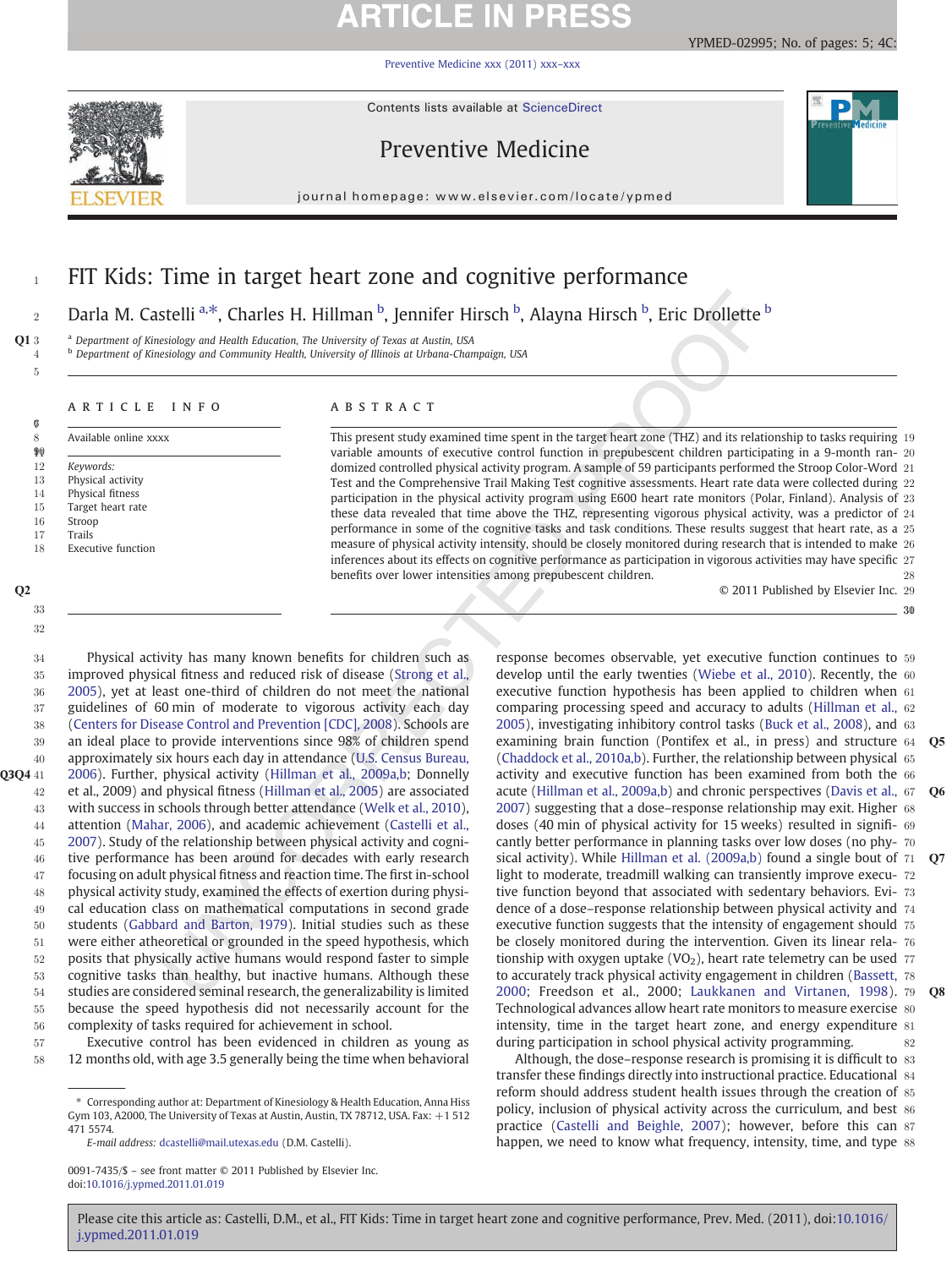of physical activity is worth recommending. Accordingly, the purpose of this study was to examine the relationship between the amount of time spent in the target heart zone (THZ) and performance on cog- nitive tasks requiring variable amounts of executive control function. As such, it was hypothesized that time in the THZ would mediate physical fitness effects and cognitive performance in a 9-month physical activity intervention among elementary-aged children. The secondary hypothesis was that time in the THZ would be associated with tasks requiring greater executive demands.

### 98 Methods

#### 99 Design

 The Fitness Improves Thinking or FIT Kids program is a part of a large-101 scale randomized controlled design created to improve the physical fitness of children, thus modulating enhanced cognitive performance. Although the FIT Kids program is part of a clinical trial, no heart rate data was available from the control group because their afterschool activities were not monitored on a daily basis. As such, this study should be considered a pre-post uncontrolled design, thus limiting the generalizability of these findings. However, given the lack of research on heart rate intensity and its relation to cognitive tasks, as well as the demographic make-up of the participants, this study is both timely and warranted.

 Children from one Midwest County were recruited for participation in a 120-minute after school program located on the campus of a major uni- versity. The FIT Kids program was offered every day after school; however, participants did not attend on days of school closures and early dismissals, during which time the participants were given physical activity homework (i.e., a worksheet with a physical activity task and tracking system). From August to May there were 152 sessions of the FIT Kids program offered. A typical FIT Kids lesson centered around a health-related fitness theme such as nutrition or self-management and began with the initial physical activity requiring the participants to engage in a variety of fitness activities for up to 40 min. This was followed by a low intensity period that introduced an educational theme and consumption of a healthy snack and water. The remainder of the physical activity time was dedicated to motor skill develop- ment and low organizational game play targeting a skill theme (e.g., dribbling). The atmosphere was cooperative, but self-challenges were regu-125 larly issued for motivation and the tracking of progress. To date, two cohorts of participants have completed the program.

### 127 Participants

 The heart rate, physical fitness, and cognitive performance scores of fifty- nine FIT Kids participants were utilized for this analysis. Table 1 contains all of the demographic and cardiorespiratory data of the participants. The participant ethnicity was similar to that of the county with 41% White, 30% Black, 15% Asian, and 14% Bi-racial or other ethnicities. Sixty percent of the children received free-reduced lunch. According to the Illinois Standardized Achievement Test (ISAT) and the Wide Range Achievement Test, 90% of the participants in this sample were reading at or above grade level and 95% were at or above grade level for mathematics. Children with known cognitive disabilities or individual education program (IEP) were excluded from participation in this study. Prior to testing informed consent was secured from the legal guardian and informed assent was secured from the child participant in accordance with the University of Illinois at Urbana-Champaign Institutional Review Board.

#### t1:1 Table 1

Mean (SD) values for participant demographics and fitness data by gender.

| Variable                          | All<br>$(n = 59)$ | Females<br>$(n=26)$ | Males<br>$(n=33)$ |
|-----------------------------------|-------------------|---------------------|-------------------|
| Age (years)                       | 8.79(.54)         | 8.91(.54)           | 8.69(.52)         |
| Tanner scale                      | 1.55(.53)         | 1.57(.50)           | 1.53(.57)         |
| KBIT (IQ)                         | 107.64 (12.06)    | 108.58 (13.74)      | 106.91 (10.71)    |
| BMI $\left(\frac{kg}{m^2}\right)$ | 19.97 (4.85)      | 20.66 (3.97)        | 19.39 (5.44)      |
| VO <sub>2</sub> max (ml/kg/min)   | 38.13 (7.04)      | 35.50 (5.85)        | 40.13 (7.29)      |
| $HR$ max $(bpm)$                  | 187.76 (11.24)    | 190.52 (11.15)      | 185.67 (10.73)    |
| Mean OMNI RPE                     | 7.45(2.40)        | 7.32(2.19)          | 7.55(2.56)        |

Cognitive measures 142

Pre/post measures of four different cognitive assessments (Kaufman Brief 143 Intelligence Test (KBIT); Wide Range Achievement Test (WRAT); Trail 144 Making Test (Trails); and Stroop Color-Word Test) were analyzed in this 145 study. Tasks were organized into high and low demands on executive func- 146 tion (Ariffa, 2007). 147 Q9

The K-BIT ([Kaufman and Kaufman, 1990](#page-3-0)) is a valid and reliable tool used 148 to estimate verbal and nonverbal intelligence. This assessment measures both 149 crystallized and fluid intelligence in children, provides an IQ composite score, 150 and has cultural fairness. This test can be administered to participants ages 151 4–90 in an individual setting in approximately 20 min. Reliability ranges from 152 .88 to .94. 153

The WRAT ([Jastak and Jastak, 1978\)](#page-3-0) is a brief achievement test measuring 154 reading, spelling, and arithmetic computations. This is a standardized, clinical 155 assessment used to screen for learning disabilities. It has been formed with 156 over 15,200 subjects and is culturally sensitive. 157

The Comprehensive Trail Making Test [\(Reynolds, 2002; Smith et al., 2008\)](#page-4-0) 158 is a visual task requiring participants to connect circles in numerical and 159 alphabetical order, by drawing a line from one point to the next. The object 160 is to connect the dots as fast as possible with the resulting time being the 161 score. If an error is made during the process, it must be corrected during the 162 time sequence. 163

The Stroop Color-Word Test ([Golden, 1978](#page-3-0)) was employed to examine 164 Word, Color, and Color-Word conditions. Participants were given 45-seconds 165 each to: (a) read words in black ink, (b) identify the color of the ink, and (c) 166 name the color of an incompatible color-word pair (e.g., the word blue 167 printed in green ink; requiring the inhibition of the prepotent response to 168 read the word). The number of words read, after correcting for errors, was 169 recorded as the score. An interference score was calculated using the Stoelting 170 Q10 Co. (2003) children's color-word test software. 171

These cognitive tasks and task conditions were organized according to 172 low and high executive function demands for analysis purposes. The low 173 executive function tasks were the first two conditions of the Stroop test 174 (Word and Color) and Trail Making Part A, as these tasks required less 175 attention, memory, and/or mental flexibility. The high executive function 176 tasks included Stroop Color-Word and Trail Making Part B. These tasks 177 incorporate the contextual interference increasing the demand on execu- 178 tive processes. 179

#### Cardiorespiratory fitness assessment 180

Cardiorespiratory fitness was assessed through indirect calorimetry to 181 determine maximal oxygen consumption (VO<sub>2</sub>max). Using a modified Balke  $182$ protocol (ACSM, 2006) and ParvoMedics True Max 2400 metabolic system, 183 Q11 measures of oxygen uptake  $(VO<sub>2</sub>)$  and respiratory exchange ratio (RER) 184 were recorded every 30-seconds from the participant on a motor driven 185 treadmill. Workload was increased by 2.5% every 2 min until volitional 186 exhaustion. A Polar heart rate (HR) monitor (Model A1, Polar Electro, 187 Finland) captured HR throughout the protocol. The children's OMNI scale 188 ([Utter et al., 2002\)](#page-4-0) was used to collect a child's ratings of perceived exertion 189 (RPE). Using the range of numbers 1–10 and child-like pictures, this scale 190 quantified how tired the child was during the exercise testing. See Table 1 191 for the cardiorespiratory results. 192

### Pubertal timing 193

The Tanner scale of physical development in children and adolescents 194 ([Taylor et al., 2001](#page-4-0)) was used to determine that all participants were in the 195 Q12 prepubescent stage of maturation. The scale is based on the secondary sex 196 characteristics of pubic hair (both male and female), genitals (males) and 197 breasts (females). Child participants, in the presence of a guardian, identified 198 their stage of developmental using Tanner scale illustrations. 199

#### HR data during the intervention 200

Upon arrival via bus transportation directly from school to a campus 201 recreational center, each participant put on either a heart rate monitor or 202 pedometer. The participants had been familiarized in how to wear, store, and 203 start the HR monitors. The type of monitoring device worn by the participant 204 rotated by day and unit to minimize participant's burden as well as maintain 205 motivation and exercise adherence. At least two measures of HR were secured 206

Please cite this article as: Castelli, D.M., et al., FIT Kids: Time in target heart zone and cognitive performance, Prev. Med. (2011), doi:[10.1016/](http://dx.doi.org/10.1016/j.ypmed.2011.01.019) [j.ypmed.2011.01.019](http://dx.doi.org/10.1016/j.ypmed.2011.01.019)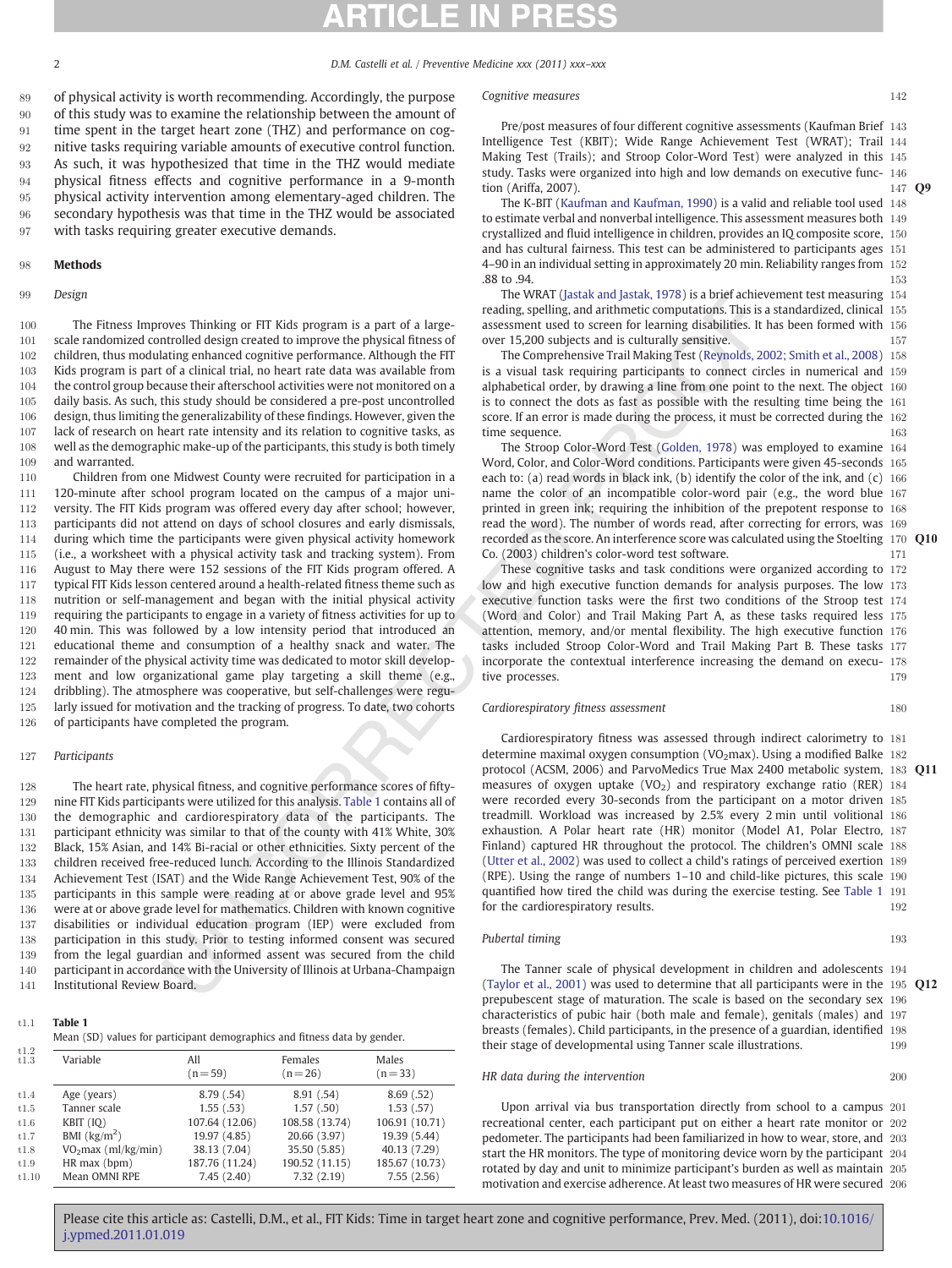for the lessons within a given theme (e.g., an instructional unit on cardio- respiratory endurance). Polar heart rate monitors (E600, Polar Electro, Finland) are the most accurate when compared with metabolic system ([Leger and Thivierge, 1988; Terbizan et al., 1999](#page-4-0)) and were therefore selected for use in this study. The E600 series is designed for group exercise sessions, so each participant could put his/her monitor on in a private setting, but the device could be read by the physical activity leader to ensure correct use. The accuracy of the HR monitor was confirmed by the watch of physical activity leader, who moved within close proximity to each parti- cipant, during the first few minutes of activity. If the HR monitor was not working adjustments were made with staff assistance. Time below-, time in-, and time above-the THZ were recorded. Watches were set to 55%–80% of an individual's max HR collected during the fitness testing. Data were uploaded following each physical activity session and were time dated and linked to lesson content.

#### 222 Statistical analysis

 A comprehensive battery of baseline and post intervention assessments were conducted on children as part of the randomized controlled design that increased the physical activity of children through the FIT Kids after school program. This study examined data from only the treatment group partici-227 pants who provided HR data during the FIT Kids intervention  $(N = 59)$ . In the preliminary data analysis, these data were examined for normal distribution and partial correlations controlling for age to identify associations among the variables. Paired t-tests and one-way analysis of variance (ANOVA) were utilized to examine pre/post treatment differences between the cognitive variables. To determine the associations between the cognitive variables, heart rate, and aerobic fitness the performance on the post-test was sub- tracted from the pre-test, for each variable and Pearson Product-Moment correlations were conducted. The relationships were further decomposed by the amount of executive control function required by each task. Multiple regressions were used to assess the contribution of demographic variables, physical fitness, and HR data to cognitive tasks requiring higher and lower amounts of executive control function. An alpha level of .05 was set prior 240 to analysis.

#### 241 Results

242 Paired t-tests revealed significant differences between pretest and 243 posttest ( $p<0.01$ ) for VO<sub>2</sub>max, all Stroop conditions, and Trail Making 244 A and B tests (see Table 2). Results comparing physical fitness and Q1345 the control group scores are reported elsewhere (Kamijo et al., sub-246 mitted for publication). The ANOVA confirmed a significant differ-247 ence  $F(1, 58) = 7.44$ , p<.009 between males and females for relative 248 VO<sub>2</sub>max, but not absolute ( $p = .69$ ) or percent VO<sub>2</sub>max ( $p = .73$ ). 249 There was no significant difference in BMI.

 Table 3 displays the Pearson Product-Moment correlations be- tween the variables. Partial correlations controlling for age, demon- strated significant associations between the percentage of time above 253 the THZ for the Trails B ( $p<0.001$ ) and Stroop Color-Word condition ( $p=.02$ ). A significant association was found between Trails A and 255 mean HR ( $p = .03$ ). There were no other significant correlations observed among the cognitive variables. Partial correlations between 257 HR and post  $VO<sub>2</sub>$  max testing found no significant relationships.

| <b>Table 2</b><br>$+2.1$ |
|--------------------------|
|--------------------------|

Paired T-test analysis of mean difference.

| Variable                   | Pre           | Post             |
|----------------------------|---------------|------------------|
|                            | (1, 57)       | (1, 57)          |
| $VO2max - rel (ml/kg/min)$ | 36.19 (7.47)  | 38.13 $(7.04)^*$ |
| $VO2max - abs (l/min)$     | 1.34(.29)     | 1.54(.35)        |
| VO <sub>2</sub> max –%     | 15.60 (18.83) | 17.90 (19.73)    |
| Stroop Word                | 64.05 (12.30) | $70.95(12.20)^*$ |
| Stroop Color               | 40.33 (9.81)  | 46.93 (11.05)    |
| Stroop Color-Word          | 20.57 (6.04)  | 25.62 (7.43)     |
| Trails A                   | 68.17 (20.34) | 53.69 (17.31)    |
| Trails B                   | 98.81 (34.57) | 76.45 (30.78)*   |

| Table 3 |  |
|---------|--|
|         |  |

Pearson Product-Moment correlations for cognitive tasks.

| High executive function demands | Stroop Color-Word |              | Trails B |
|---------------------------------|-------------------|--------------|----------|
|                                 | r                 |              | $\Gamma$ |
| <b>Physical Fitness</b>         |                   |              |          |
| $VO2max - rel (ml/kg/min)$      | $-.10$            |              | .09      |
| $VO2max - abs (l/min)$          | $-.17$            |              | .14      |
| $VO2max - (%)$                  | $-.02$            |              | .02      |
| Time in THZ                     |                   |              |          |
| Mean below (%)                  | .03               |              | .04      |
| Mean in $(\%)$                  | $-.01$            |              | .06      |
| Mean above (%)                  | $-.28a$           |              | $-.33^b$ |
| Mean HR (bpm)                   | .17               |              | .01      |
| Low executive function demands  | Stroop-Word       | Stroop-Color | Trails A |
|                                 | r                 | r            | $\Gamma$ |
| Physical fitness                |                   |              |          |
| $VO2max - rel (ml/kg/min)$      | .01               | .13          | .03      |
| $VO2max - abs (l/min)$          | .01               | .11          | .14      |
| VO <sub>2</sub> max – (%)       | $-.03$            | .02          | .06      |
| Time in THZ                     |                   |              |          |
| Mean below (%)                  | $-.04$            | .02          | .21      |
| Mean in $(\%)$                  | $-.15$            | $-.07$       | $-.03$   |
| Mean above (%)                  | .19               | $-.02$       | $-.16$   |
| Mean HR (bpm)                   | .08               | $-.07$       | $-.27c$  |
| $p = .02$ .                     |                   |              |          |
| b<br>$p < .01$ .                |                   |              |          |
| $p = .03$ .                     |                   |              |          |
|                                 |                   |              |          |

To further assess the contribution of HR and other demographic 258 variables on cognitive performance, demographic and then HR 259 variables were regressed on to the correlated Stroop Color-Word, 260 Trails B, and Trails A tests using a stepwise regression. The stepwise 261 regression for Stroop Color-Word condition revealed a significant 262  $R^2 = .29$  for KBIT, age, and mean time above the THZ,  $F(1, 56) = 5.21$ , 263  $p = .02$ . For Trails B, KBIT and mean time above the THZ were  $264$ significant predictors,  $F(1, 56) = 7.60$ , p $< .01$  accounting for R<sup>2</sup> = .35 of 265 the variance. There were no significance predictors identified for 266 performance on the Trails A. 267

#### Discussion 268

Findings of this research demonstrate that an after school physical 269 activity program can substantially increase aerobic fitness of its par- 270 ticipants. Given the current obesity epidemic and risk for metabolic 271 disease, this is noteworthy. Participants spent more than 53% of the 272 120 min engaging in a moderate physical activity, with another 11% of 273 time engaged in vigorous physical activity. On average, from August to 274 May child participants in the FIT Kids program were physically active 275 for more than 75 min per weekday, thus exceeding the national 276 physical activity guidelines. Despite this level of engagement, BMI was 277 not significantly different at the end of the program. Similar to 278 findings in the Physical Activity Across the Curriculum (PAAC) study, 279 whereby a physical activity intervention increased engagement but 280 did not significantly change BMI [\(Donnelly et al., 2010\)](#page-3-0). 281

It was predicted that HR would be a significant contributor to 282 improved cognitive performance resulting from increased aerobic 283 fitness. The subsample of participants, selected for this analysis 284 because they provided HR data during their program participation, 285 significantly improved aerobic fitness. In addition, significant im- 286 provement was evidenced in each of the cognitive tasks examined in 287 this present study; however, there is little evidence that HR or time 288 within the THZ was a direct factor in these performance improve- 289 ments. Secondarily, time in the THZ was not associated with tasks of 290 greater executive demand. Instead, time above the THZ or the amount 291 of time spent in vigorous physical activity was a predictor of per- 292 formance. Since [Hillman et al. \(2009a,b\)](#page-3-0) had found improved accuracy 293 Q14 in cognitive tasks after light to moderate physical activity, it was 294 unexpected that there would only be significant associations between 295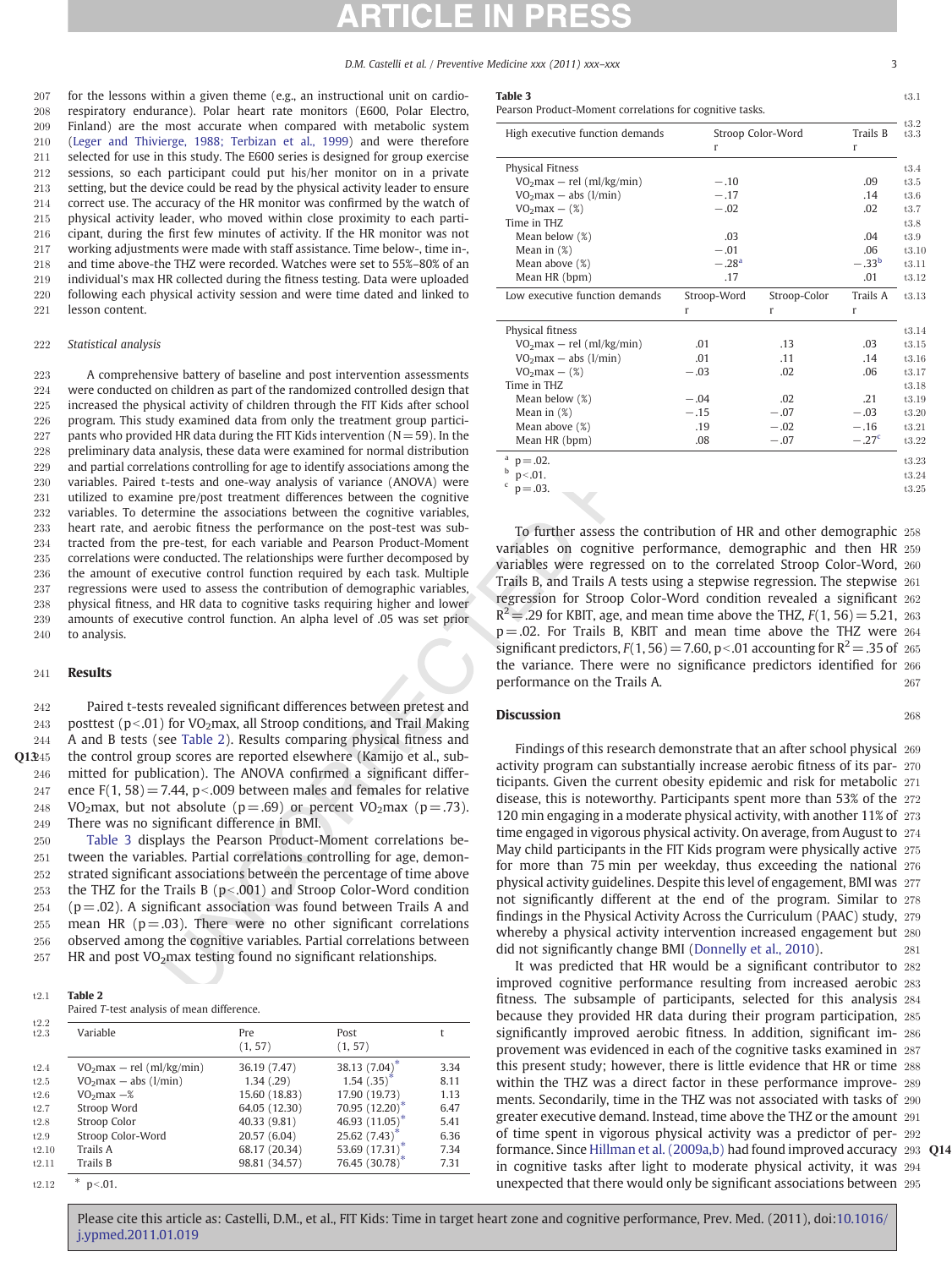<span id="page-3-0"></span>

296 heart rate that was above the THZ and cognitive tasks with high 297 demands of executive function. It was surprising to find that only 298 vigorous physical activity was associated with the cognitive tasks.

 Children's participation in physical activity is different from that of adults, as they incrementally waver between low and high inten- sities, through short bursts of movement. At this age, the information revealed by using HR monitors is often more useful for the physical activity leader, than the child. Yet, emerging technologies that are specifically designed to give learners of this age immediate feedback on his/her physical activity levels (i.e., POLAR activity monitor) may have great potential. Specifically, these devices prompt the learner to move when they have not met their physical activity goals. The POLAR activity monitor has a digital figure that runs when the child runs or sits when the child is inactive. Use of these devices is worth investigating, if it means that the provision of feedback would result in more time spent in vigorous physical activities.

 Cognitive improvement in executive function tasks with both high and low demands were associated with age, IQ, and mean time above the THZ. The contribution of mean time above the THZ pre-1315 sents a fascinating finding. Coe (2006) discovered that among phy- sical education programs examined, only 19 min were spent engaged in physical activity. In that context, there were associations between physical activity and academic performance, but only for those who engaged at a vigorous level of physical activity. Further, Davis et al. (2007) suggested that high doses of physical activity (i.e., 40 min) produced significantly better cognitive performance than lower doses. However, light to moderate physical activity has been shown to transiently increase cognitive performance following a single, 1624 20-minute bout of physical activity (Hillman et al., 2009a,b).

 Studies using rodent models found that this frequency and duration of physical activity would have resulted in increased brain- derived neuotropic factor (BDNF) from increased stimulation of the hippocampal structures of the brain [\(Oliff et al., 1998\)](#page-4-0), which has rich projections to prefrontal cortex, an area of the brain known to mediate executive control function. Although, well beyond the scope of this study it is unclear if these responses were elicited in children. Further, elite athletes can increase BNDF in a single session of near maximal exercise; however, these effects subside almost immedi- ately following HR recovery ([Vega et al., 2006](#page-4-0)). Perhaps work by Chaddock et al. (2010a,b) may shed light on other plausible explanations to the effects of physical fitness on cognitive perfor- mance. Magnetic resonance imaging (MRI) data in children illus- trated larger bilateral hippocampal volume and superior relational task performance in aerobically fit over unfit children. In a second study, greater basal ganglia volume and superior task performance were found in fit children suggesting that physical fitness may have benefits to brain structure and function, well beyond those evidenced in behavioral tasks.

 Despite unanticipated outcomes of this research study, the find- ings are contributory toward an emerging line of inquiry attempting to refine physical activity programming for children to enhance cognitive function. Vigorous activities offered in shorter bouts (less than 40 min) may help to facilitate the enhancement of cognitive performance. Accordingly, future physical activity interventions may want to consider formatting delivery in a manner that is different from the national physical activity guidelines and is more child-like or intermittent.

### 353 Limitations

 This study is not without limitations. First, because data for the control group was reported elsewhere, direct comparison could not be made within this study. Second, the use of heart rate as a means to estimate energy expenditure and intensity is limited by (a) the emo- tional influences of the participant, (b) variation in age and fitness, and (c) the difference between upper and lower body limbs use during exercise (Freedson and Miller, 2000). Given that children 360 tend to utilize their entire body during activity, the third limitation 361 has the least application. Further, age and fitness differences are 362 reported in this current study. The effects of the emotional state of 363 the child were not specifically accounted for in this research; how- 364 ever, given the length of the intervention, if a child was having a 'bad 365 day', they were permitted to remove his/her heart rate monitor. 366 Despite these limitations, findings from this study suggest that en- 367 gagement in vigorous physical activity has cognitive benefits asso- 368 ciated with increased aerobic fitness. 369 Q18

# Uncited references 370 Q17

| Colcombe and Kramer, 2003 | 371 |
|---------------------------|-----|
| Kramer et al., 1999       | 372 |
| Company, 2003             | 373 |
| <b>Tanner, 1962</b>       | 374 |
| Welk et al., 2000         | 375 |
|                           |     |

### **Acknowledgments** 376

This work is supported by a grant (HD055352) from the National 377 Institute of Child Health and Human Development to Dr. Charles 378 Hillman. The authors would like to thank the sponsors as well as all of 379 the individuals who assisted with the FIT Kids program. 380

### **References** 381

| Bassett, D.R., 2000. Validity and reliability issues in objective monitoring of physical 382                                                   |     |
|------------------------------------------------------------------------------------------------------------------------------------------------|-----|
| activity. Res. Q. Exerc. Sport 71 (S2), S30-S36.                                                                                               | 383 |
| Buck, S.M., Hillman, C.H., Castelli, D.M., 2008. Aerobic fitness influences on Stroop task 384                                                 |     |
| performance in preadolescent children. Med. Sci. Sports Exerc. 40, 166-172.                                                                    | 385 |
| Castelli, D.M., Beighle, A., 2007. Rejuvenating the school environment to include 386                                                          |     |
| physical activity. J. Phys. Educ. Recreation Dance 78 (5), 25–28.                                                                              | 387 |
| Castelli, D.M., Hillman, C.H., Buck, S.M., Erwin, H.E., 2007. Physical fitness and academic 388                                                |     |
| achievement in third- and fifth-grade students. J. Sport Exerc. Psychol. 29, 239-252. 389                                                      |     |
| Centers for Disease Control and Prevention, 2008. Youth risk behavior surveillance -                                                           | 390 |
| United States, 2007. MMWR 57 (SS-04), 1-131 Available from: http://www.cdc.                                                                    | 391 |
| gov/mmwr/preview/mmwrhtml/ss5704a1.htm.                                                                                                        | 392 |
| Chaddock, L., Erickson, K.I., Prakash, R.S., et al., 2010a. A neuroimaging investigation of 393                                                |     |
| the association between aerobic fitness, hippocampal volume, and memory                                                                        | 394 |
| performance in preadolescent children, Brain Res, 1358, 172–183.                                                                               | 395 |
| Chaddock, L., Erickson, K.I., Prakash, R.S., et al., 2010b. Basal ganglia volume is 396                                                        |     |
| associated with aerobic fitness in preadolescent children. Dev. Neurosci. 32, 397                                                              |     |
| 249-256.                                                                                                                                       | 398 |
| Coe, D., 2006. Effect of physical education and activity levels on academic achievement 399                                                    |     |
| in children. Med. Sci. Sports Exerc. 38 (8), 1515-1519.                                                                                        | 400 |
| Colcombe, S., Kramer, A.F., 2003. Fitness effects on the cognitive function of older 401                                                       |     |
| adults: a meta-analytic study. Psychol. Sci. 14, 125-130.                                                                                      | 402 |
| Davis, C.L., Tomporowski, P.D., Boyle, C.A., et al., 2007. Effects of aerobic exercise on 403                                                  |     |
| overweight children's cognitive functioning: a randomized controlled trial. Res. Q.                                                            | 404 |
| Exerc. Sport 78 (5), 510-519.                                                                                                                  | 405 |
| Donnelly, J.E., Greene, J.L., Gibson, C.A., et al., 2010. Physical Activity Across the 406                                                     |     |
| Curriculum (PACC): a randomized controlled trial to promote physical activity and                                                              | 407 |
| diminish overweight and obesity in elementary school children. Prev. Med. 49,<br>336-341.                                                      | 408 |
|                                                                                                                                                | 409 |
| Freedson, P.S., Miller, K., 2000. Objective monitoring of physical activity sing motion 410<br>sensors. Res. Q. Exerc. Sport 71 (S2), S21-S29. | 411 |
| Gabbard, C., Barton, J., 1979. Effects of physical activity on mathematical computation 412                                                    |     |
| among young children. J. Psychol. 103, 287-288.                                                                                                | 413 |
| Golden, C., 1978. Stroop Color and Word Test. A Manual for Clinical and Experimental 414                                                       |     |
| Uses, Skoelting, Chicago, Illinois, pp. 1–32.                                                                                                  | 415 |
| Hillman, C.H., Castelli, D., Buck, S.M., 2005. Aerobic fitness and cognitive function in 416                                                   |     |
| healthy preadolescent children. Med. Sci. Sports Exerc. 37, 1967-1974.                                                                         | 417 |
| Hillman, C.H., Buck, S.M., Themanson, J.R., Pontifex, M.B., Castelli, D.M., 2009a. Aerobic 418                                                 |     |
| fitness and cognitive development: event-related potential and task performance 419                                                            |     |
| indices of interference control in preadolescent children. Dev. Psychol. 45 (1), 420                                                           |     |
| 114-129.                                                                                                                                       | 421 |
| Hillman, C.H., Pontifex, M.B., Raine, L., Castelli, D.M., Hall, E.E., Kramer, A.F., 2009b. The 422                                             |     |
| effect of acute treadmill walking on cognitive control and academic achievement in 423                                                         |     |
| preadolescent children. Neuroscience 159, 1044-1054.                                                                                           | 424 |
| Jastak, J.F., Jastak, S., 1978. Wide Range Achievement Test. Jastak Associates, Inc.                                                           | 425 |
| Kaufman, A.S., Kaufman, N.L., 1990. Kaufman Brief Intelligence Test. American 426                                                              |     |
| Guidance, Circles Pines, MN.                                                                                                                   | 427 |
| Kramer, A.F., Hahn, S., Cohen, N.J., et al., 1999. Ageing, fitness and neurocognitive 428                                                      |     |
| function. Nature 400, 418-419.                                                                                                                 | 429 |
|                                                                                                                                                |     |

Please cite this article as: Castelli, D.M., et al., FIT Kids: Time in target heart zone and cognitive performance, Prev. Med. (2011), doi:[10.1016/](http://dx.doi.org/10.1016/j.ypmed.2011.01.019) [j.ypmed.2011.01.019](http://dx.doi.org/10.1016/j.ypmed.2011.01.019)